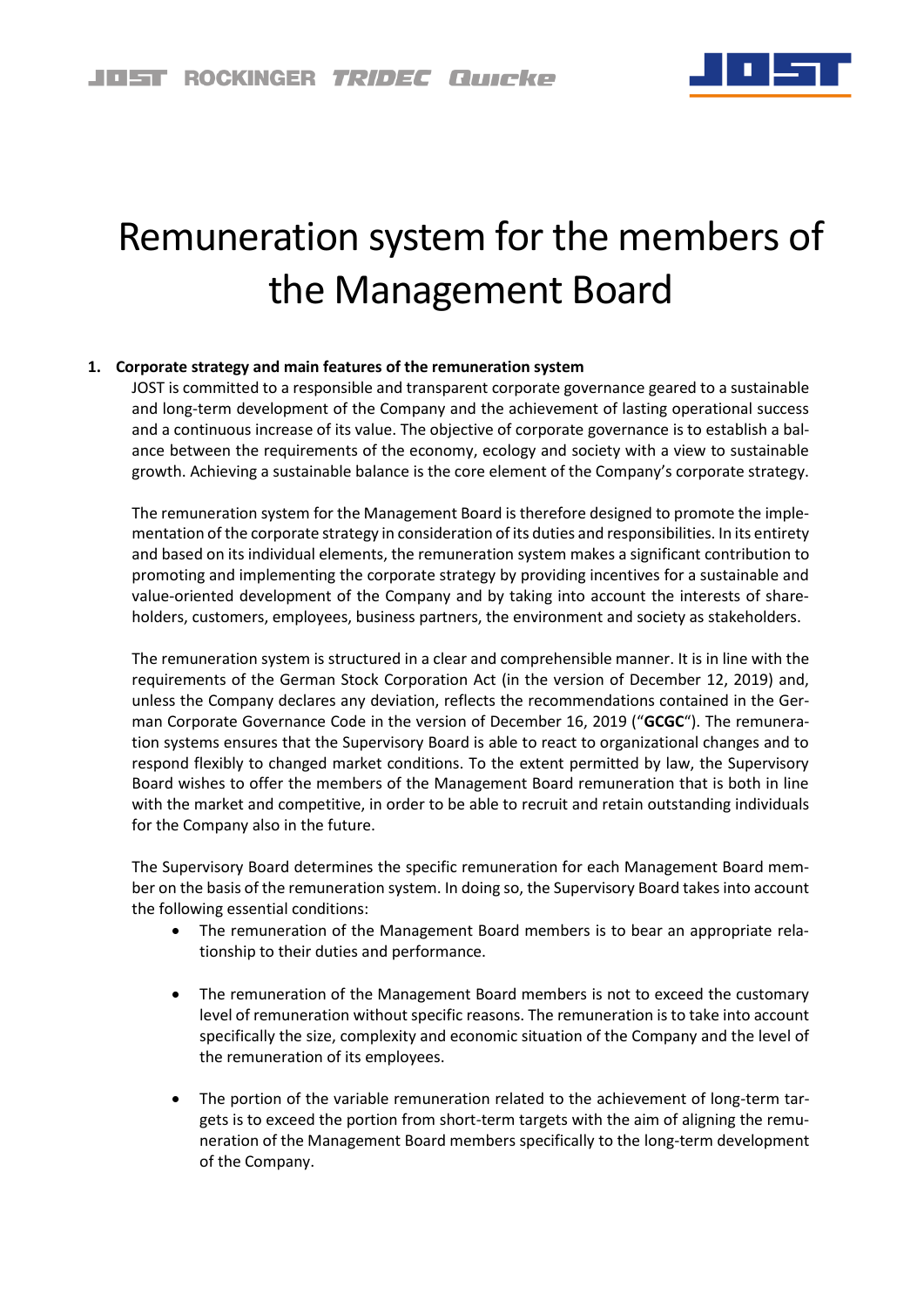

**Seite 2 von 9**

• The individual performance of a Management Board member is to be taken into account appropriately and success is to be rewarded. Failure to achieve targets is to result in an appropriate reduction in the variable remuneration. However, the remuneration structure is not to encourage Management Board members to take inappropriate risks.

# **2. Resolution of the Annual General Meeting, application and assessment of the remuneration system**

The Supervisory Board develops and decides upon the remuneration system in compliance with the statutory provisions and by taking into account the recommendations and suggestions contained in the GCGC. In doing so, the Supervisory Board is supported by its executive and nomination committee. The measures provided for in the Supervisory Board's rules of procedure for preventing and dealing with conflicts of interest will be complied with.

The Supervisory Board assesses the appropriateness of the remuneration system by making an external comparison with the remuneration of management board members of comparable companies. For the purposes of the external comparison, the Supervisory Board makes in particular a sector comparison in order to assess the appropriateness and customary level of the remuneration. Accordingly, apart from the size of the Company and its geographical location, the peer companies are chosen based on the sector in which they operate. The Supervisory Board has deliberately refrained from adopting a fixed and static definition of a peer group, as the Supervisory Board is of the opinion that providing for such a link to a pre-defined peer group can lead to results that are inappropriate.

In assessing whether the remuneration is appropriate, the Supervisory Board also takes into account the circumstances within the Company. In view of the heterogeneity of the remuneration structure within the Company as a whole, the Supervisory Board refrains from making a formal internal comparison of the remuneration of the Management Board members with those of a fixed group of managers defined for this purpose, but does take into account the general remuneration practices within the Company.

If necessary, the Supervisory Board may call upon external consultants, taking care that they are independent from the Management Board and the Company when appointing them.

The remuneration system decided upon by the Supervisory Board on March 18, 2021 will be presented to the Annual General Meeting 2021 for approval.

The present remuneration system has been valid from the date of its adoption by the Supervisory Board and has since been applied to new appointments and renewals of service contracts. The remuneration system is in principle implemented as part of the service contracts of Management Board members.

The appropriateness of the remuneration components is reviewed by the Supervisory Board annually.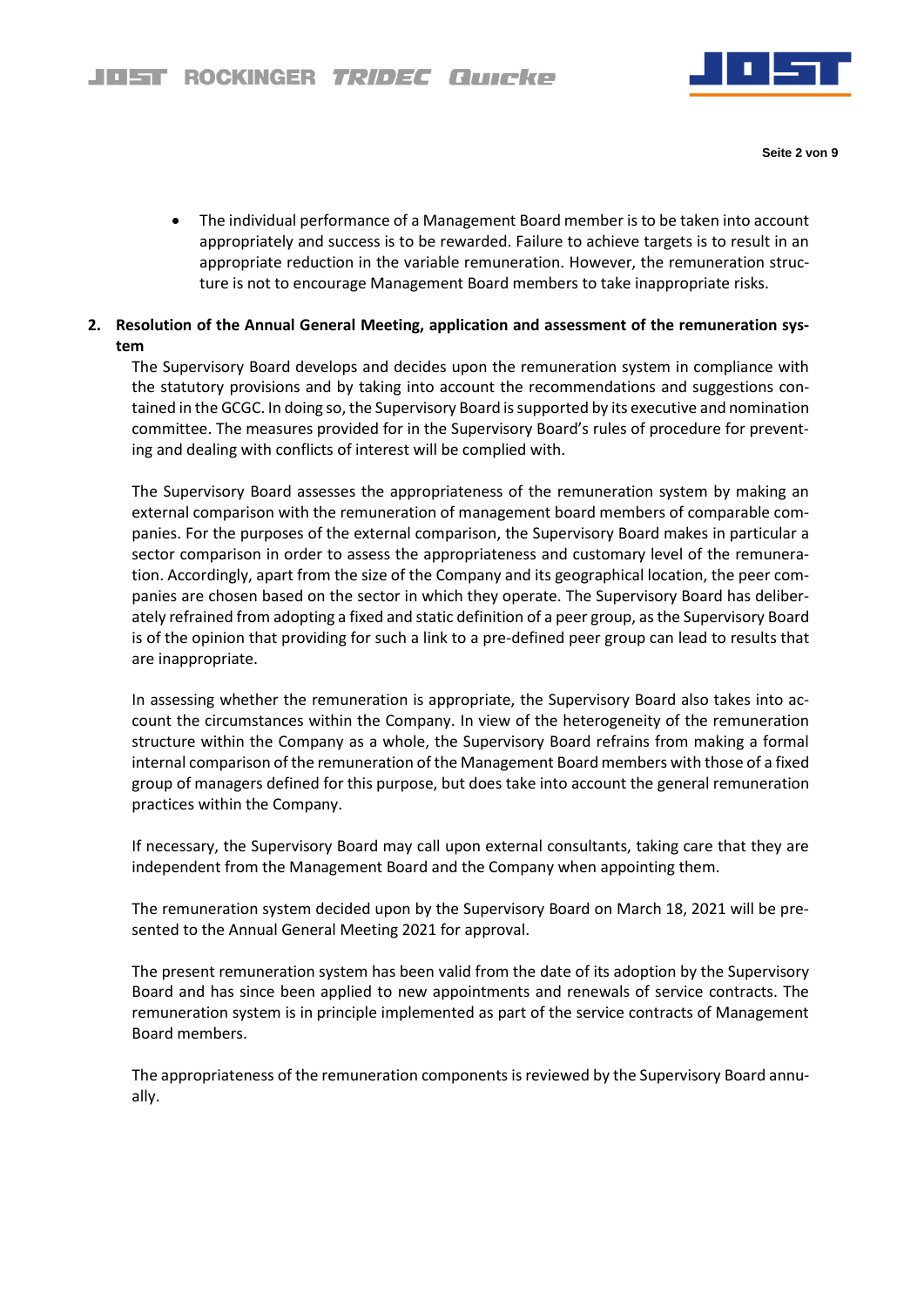

# **3. Remuneration components, target total remuneration and maximum remuneration**

The total remuneration for each Management Board member consists of fixed, non-performance related and performance-related, variable components. The fixed remuneration comprises the annual fixed salary and additional benefits (fixed remuneration). The performance-related variable remuneration comprises a one-year component (Short Term Incentive, STI) and a component over several years (Long Term Incentive, LTI).



## *Fixed remuneration: annual fixed salary and additional benefits*

Each Management Board member receives an annual fixed salary, payable in cash in twelve equal instalments at the end of each calendar month.

Further components of the fixed remuneration include additional benefits, such as the provision of a Company car, inclusion in an accident insurance and an allowance for health and nursing insurance. In addition, Management Board members have the opportunity to use, in addition to the annual fixed salary, an amount equal to 20% of the annual fixed salary in each full fiscal year for the purpose of an occupational pension by way of deferred remuneration.

Furthermore, the Company takes out and maintains appropriate D&O insurance to protect the Management Board members against risks arising from their professional activities for the Company within the meaning of section 93 para. 2 AktG.

#### *Performance-related variable remuneration components; target total remuneration*

The performance-related variable remuneration components comprise STI and LTI. The performance-related variable remuneration components depend on the achievement of financial and non-financial targets of the Company and its direct and indirect equity interests (collectively, the "JOST Group").

The amounts of STI and LTI result from the "total bonus" the amount of which depends on a financial component and a non-financial component and which is determined by the Supervisory Board for each fiscal year that has ended. With a view to a development of the Company that is sustainable, successful and in line with the interests of stakeholders and the aim of setting remuneration for the Management Board that is appropriate to the situation of the Company, the Supervisory Board agrees with each Management Board member on the relative proportions of financial and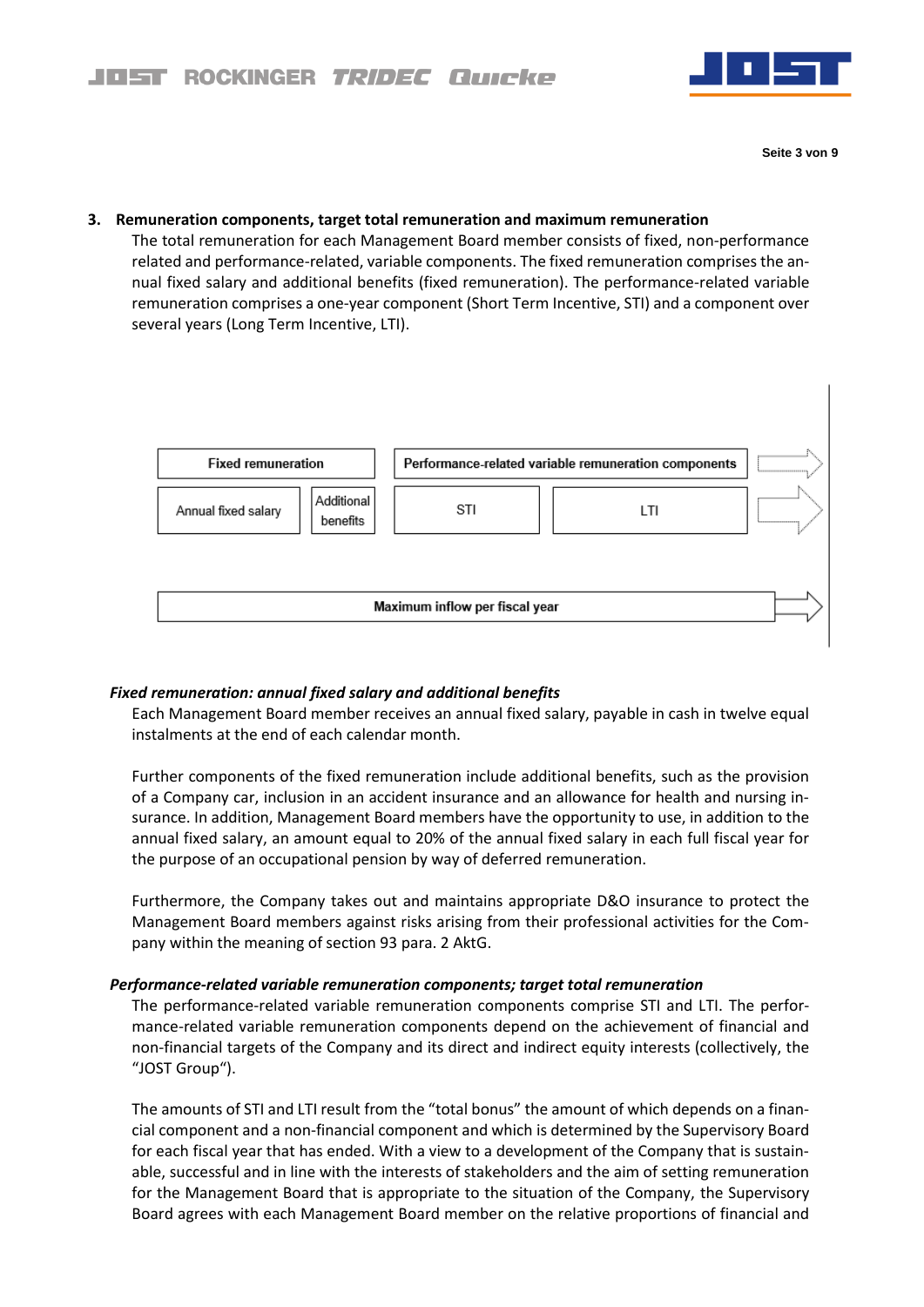

**Seite 4 von 9**

non-financial components in the service contract of the Management Board member as a result of which their relative proportion for setting the "total bonus" may vary. Accordingly, percentage ranges are provided for determining the level of the two components and the resulting proportion of the components.

The "total bonus" forms the basis for calculating STI and LTI and is determined as the sum of the financial and non-financial components as follows:

| Financial component:             | 0.25% to 0.65% of the adjusted consolidated<br>EBITDA of the JOST Group, depending on the<br>achievement of the EBITDA target defined by<br>the Supervisory prior to the start of each fis-<br>cal year (EBITDA Target);                                                          |
|----------------------------------|-----------------------------------------------------------------------------------------------------------------------------------------------------------------------------------------------------------------------------------------------------------------------------------|
| Non-financial<br>compo-<br>nent: | 0.03% to 0.28% of the adjusted consolidated<br>EBITDA of the JOST Group, depending on the<br>achievement of the targets defined by the<br>Supervisory Board prior to the start of each<br>fiscal year in the areas environment, social<br>and governance (so called ESG Targets). |

The proportion of the Financial component and the Non-financial component to each other ranges from 70-90% to 10-30%.

The target total remuneration corresponds to the sum of the fixed remuneration and the "total bonus" for the relevant fiscal year in the event of a 100% achievement of the EBITDA Target and the ESG Targets and is determined by the Supervisory Board prior to the start of each fiscal year. The amount of the "total bonus" in the event of a target achievement of 100% and the relative proportions of financial component and non-financial component are to be chosen in the service contracts of Management Board members such that during the term of the relevant contracts the remuneration components will – with reference to the target total remuneration – presumably as a rule remain within the following ranges:

- Fixed remuneration: 33% to 60%;
- STI: 20% to 30%;
- LTI: 25% to 40%.

The above will be based on an expenditure-related approach (*aufwandsbezogene Betrachtung*).

The target values to be used for determining the "total bonus" for each fiscal year will be established by the Supervisory Board for the Management Board prior to the start of the relevant fiscal year, following consultation of the Management Board and in consideration of the long-term plans of the Management Board and the overall economic situation of the Company as well as the market environment and in particular the strategic objectives of the Company (including its sustainability strategy).

Prior to the start of each fiscal year a target value for the adjusted consolidated EBITDA of the JOST Group is determined by the Supervisory Board for the Management Board. This target value will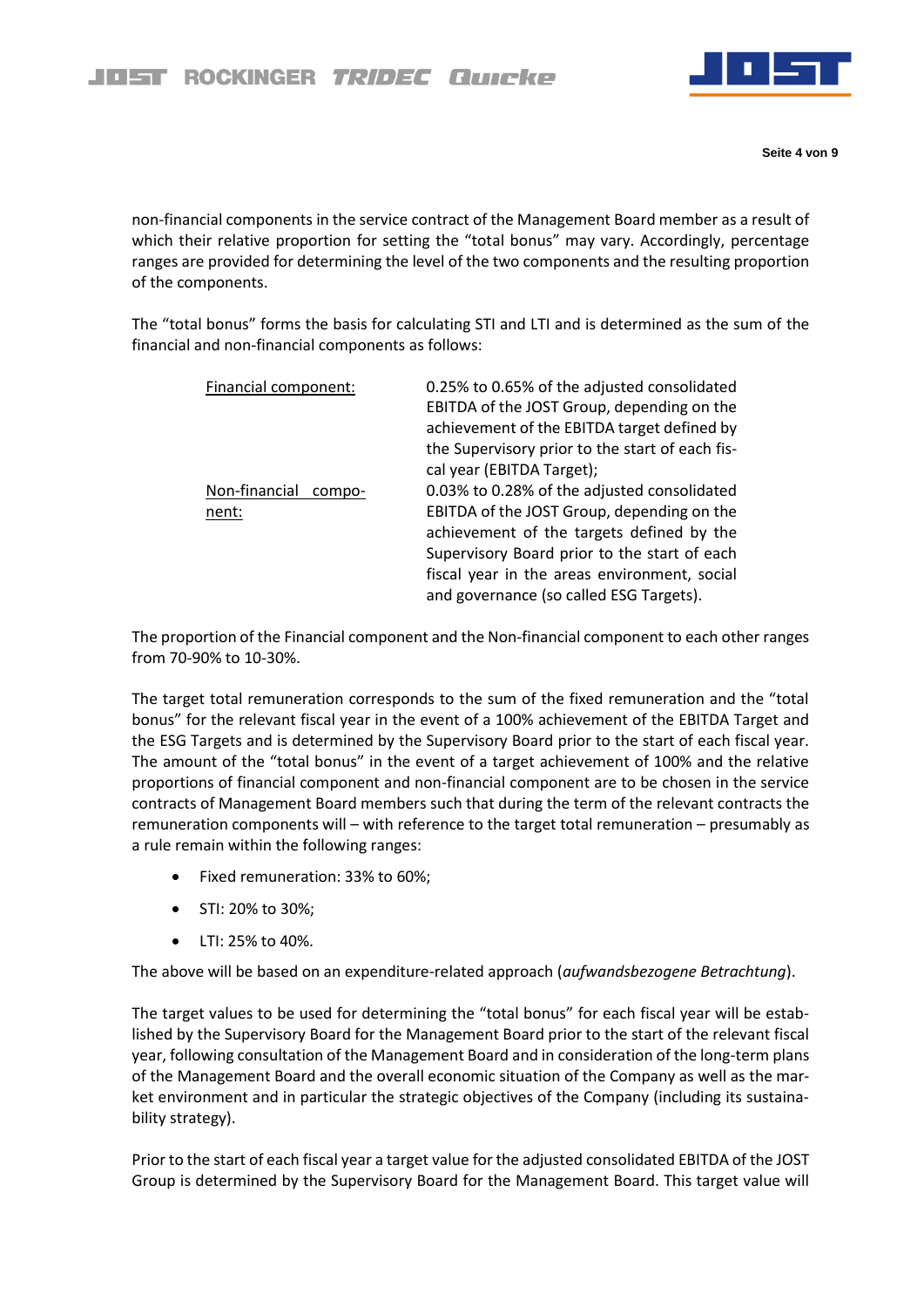

**Seite 5 von 9**

be the EBITDA Target on the achievement of which the financial component of the "total remuneration" depends.

The ESG Targets from which the Supervisory Board may choose prior to the start of each fiscal year and on which the Non-financial component of the "total remuneration" depends include climate protection, circular economy, sustainable supply chains, good working conditions, product quality & customer satisfaction, good corporate governance and innovation & digitalization. From this catalog the Supervisory Board may choose and define up to three ESG Targets in more detail for the Management Board, which may include concrete requirements for CO2 emissions or recycling rates. The Supervisory Board is at liberty to focus on one ESG target; the Supervisory Board is further at liberty to define, prior to the start of a fiscal year, further ESG Targets from which it may choose.

Both the EBITDA Target and the ESG Targets are subject to a target achievement of 80% as a lower limit. If the degree of target achievement ascertained by the Supervisory Board in a given fiscal year is to less than 80% for both the EBITDA Target and the ESG Targets that have been chosen, there is no entitlement – whether in full or on a pro rata basis – to variable remuneration.

The "total bonus" amounts to a maximum of two times the annual fixed salary (cap).

The STI in an amount of 45% and the LTI in an amount of 55% are derived from the "total bonus". As provided for in G.6 GCGC, the LTI exceeds the STI proportion.



Short-term remuneration component (STI)

The STI amounts to 45% of the "total bonus" to be determined by the Supervisory Board for each fiscal year that has ended and is fully granted in cash.

After the end of the fiscal year, the Supervisory Board ascertains the actual STI target achievement by the Management Board. The STI is due for payment within two weeks after adoption of the consolidated and audited annual financial statements of the JOST Group for the fiscal year that has ended.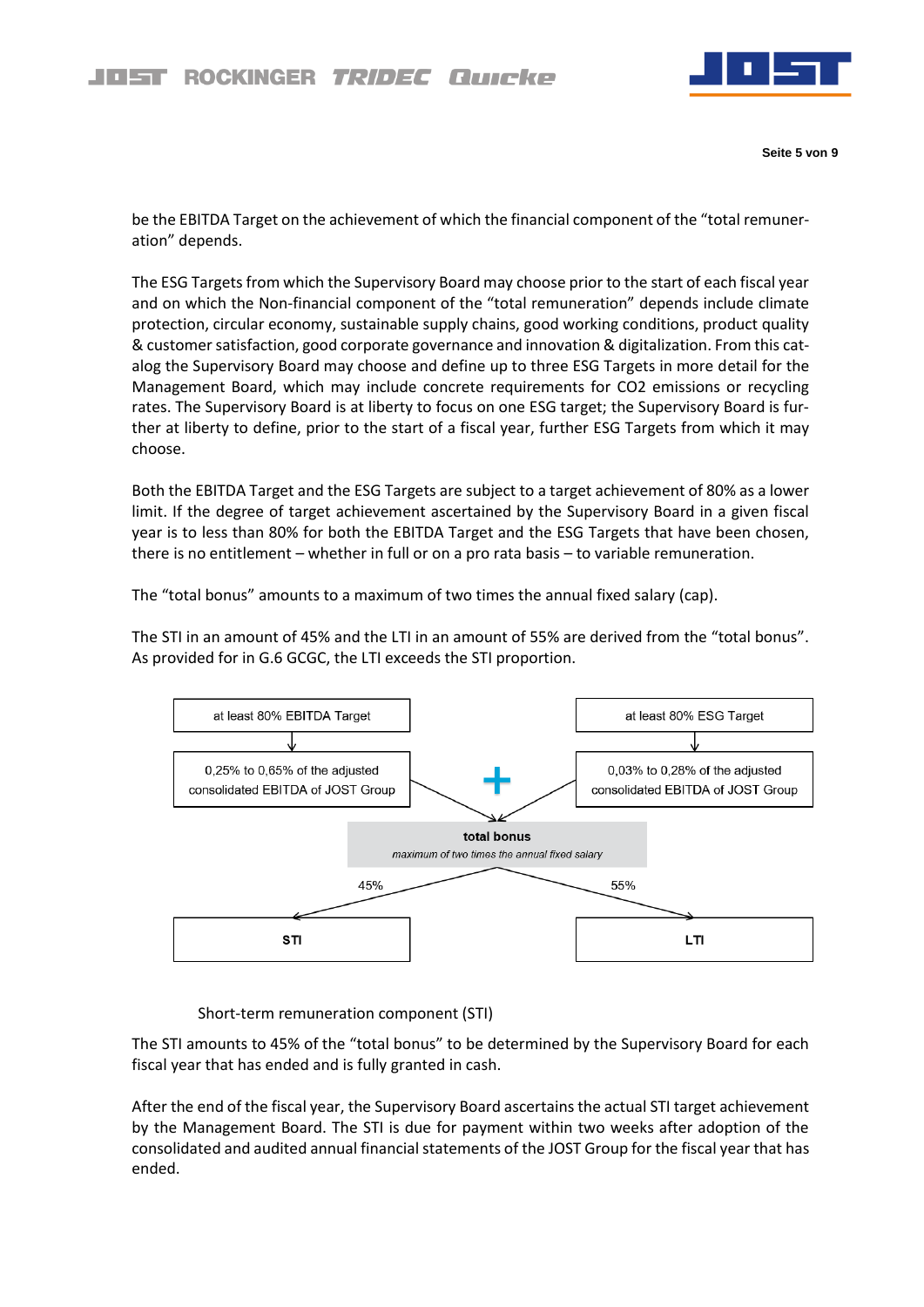

**Seite 6 von 9**

## Long-term remuneration component (LTI)

The LTI amounts to 55% of the "total bonus" to be determined by the Supervisory Board for each fiscal year that has ended. The LTI represents the long-term success of the JOST Group reflected in the share price of the Company over a period of four years and is granted in cash.

At the end of the fiscal year in respect of which the "total bonus" is allocated (base year), the LTI is virtually invested in stock of the Company (stock awards). The purchase price that is used for the stock awards is the volume-weighted average price of the share of the Company in XETRA trading at the Frankfurter Stock Exchange during the last 60 trading days of the base year.

After expiration of the four fiscal years following the base year, the stock awards will automatically be sold virtually. The price that is used for selling the stock awards is the volume-weighted average price of the share of the Company in XETRA trading at the Frankfurter Stock Exchange during the last 60 trading days of the fourth fiscal year following the base year.

The virtual sales proceeds resulting from this will be due for payment within two weeks after the adoption of the consolidated and audited annual financial statements of the JOST Group for the fourth fiscal year following the base year.

Any dividends distributed in the period between the virtual investment and the virtual sale of stock awards will be treated in each case as if re-investments in stock awards had been made at the price of the XETRA closing auction on the date of the distribution; the number of stock awards will increase accordingly.

Any distortions of the share price that are caused technically will be corrected when the amount actually due to be paid out is calculated. The Supervisory Board will make the corrections required in an individual case and, in doing so, will strive to establish equality with a real investor.

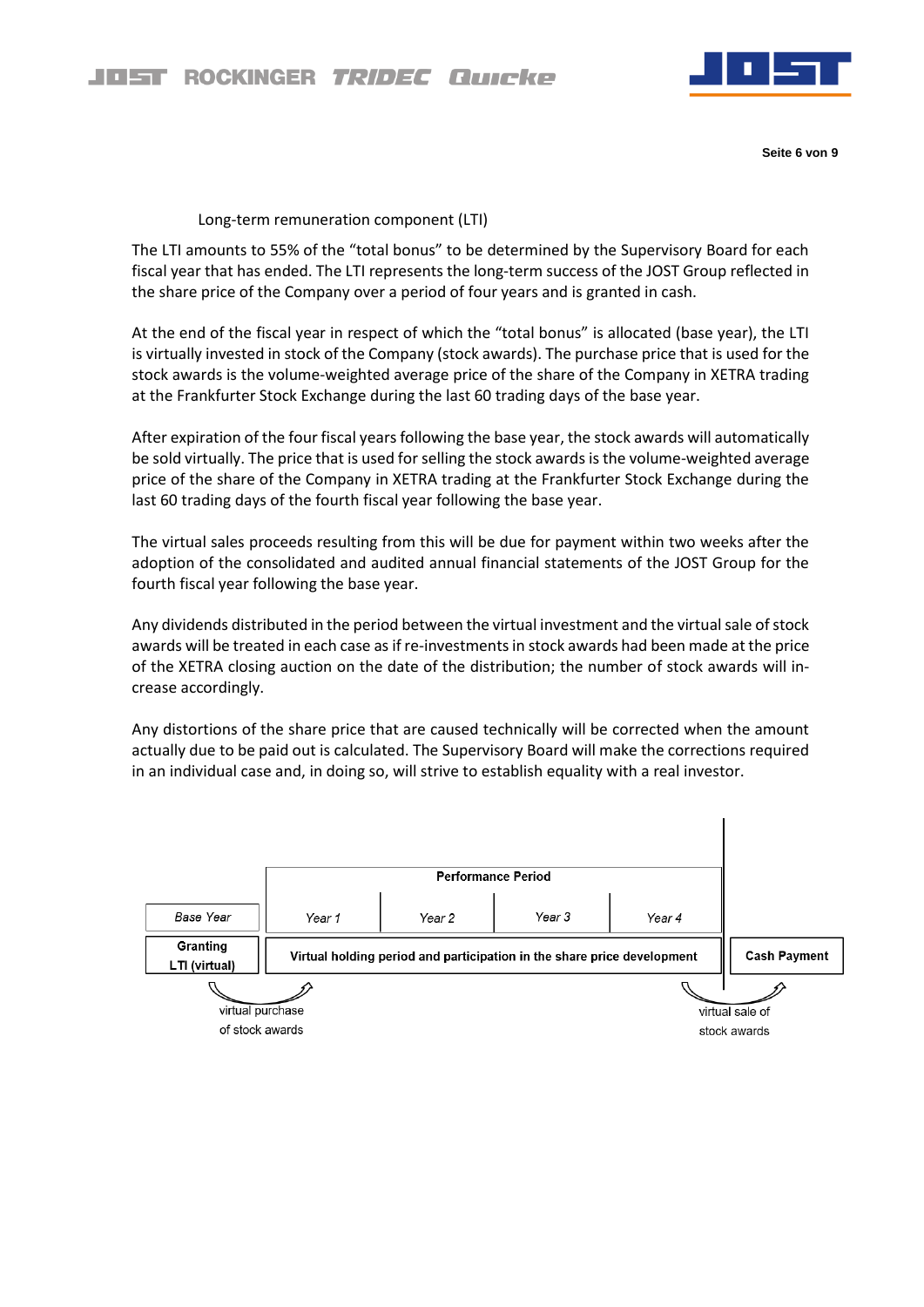

## *Maximum remuneration, inflow cap and adjustment option*

The remuneration amounts expended in the aggregate for each Management Board member (fixed remuneration and variable remuneration components) in each fiscal year are limited as follows (maximum remuneration within the meaning of section 87 para no. 1 AktG):

- Chairman of the Management Board (CEO): EUR 2.5mio;
- Other members of the Management Board: EUR 1.7mio.

The above will be based on an expenditure-related approach (*aufwandsbezogene Betrachtung*).

If the remuneration for any fiscal year should exceed this upper limit, the variable remuneration components will be reduced accordingly.

In addition, in view of the fact that the LTI will only be paid out upon expiration of the fourth fiscal year following the base year, the remuneration of each Management Board member is limited, with respect to the inflow in any fiscal year, to an amount five times the annual fixed salary on 31 December of the immediately preceding fiscal year (inflow cap (*Zufluss-Cap*)). If the remuneration in any fiscal year should exceed this cap, the variable remuneration components to be received in such fiscal year will be reduced accordingly.

If the situation of the Company deteriorates to such an extent that the granting of the remuneration to a Management Board member in the amount originally set by the Supervisory Board would constitute an inequity for the Company within the meaning of section 87 para. 2 AktG, the Supervisory Board may temporarily deviate from the remuneration system and reduce the remuneration to an appropriate amount.

Furthermore, the Supervisory Board may, at its equitable discretion, make a positive or negative correction adjustment with respect to all variable remuneration components if it is of the opinion that the calculation of the respective variable remuneration component does not properly reflect the Company's performance, the achievement of its strategic objectives and/or the contribution to performance made by the Management Board member due to extraordinary developments. Generally unfavorable market developments are expressly not to be deemed to be extraordinary developments during any fiscal year. Any such deviations or extraordinary developments will be presented and explained in the remuneration report in a comprehensible and transparent manner.

#### *Other provisions*

If a Management Board member assumes supervisory board mandates, memberships on executive boards, managing director positions or similar positions in enterprises affiliated with the Company within the meaning of section 15 AktG or any activities in associations or honorary offices at the Company's request, any claims to remuneration will be deemed fully settled by payment of the annual fixed salary and/or any remuneration paid will be fully set off against the annual fixed salary.

If a Management Board member performs such tasks outside of enterprises affiliated with the Company within the meaning of section 15 AktG, the Supervisory Board decides, at the time when prior approval is given, whether and to what extent any remuneration paid is to be set off.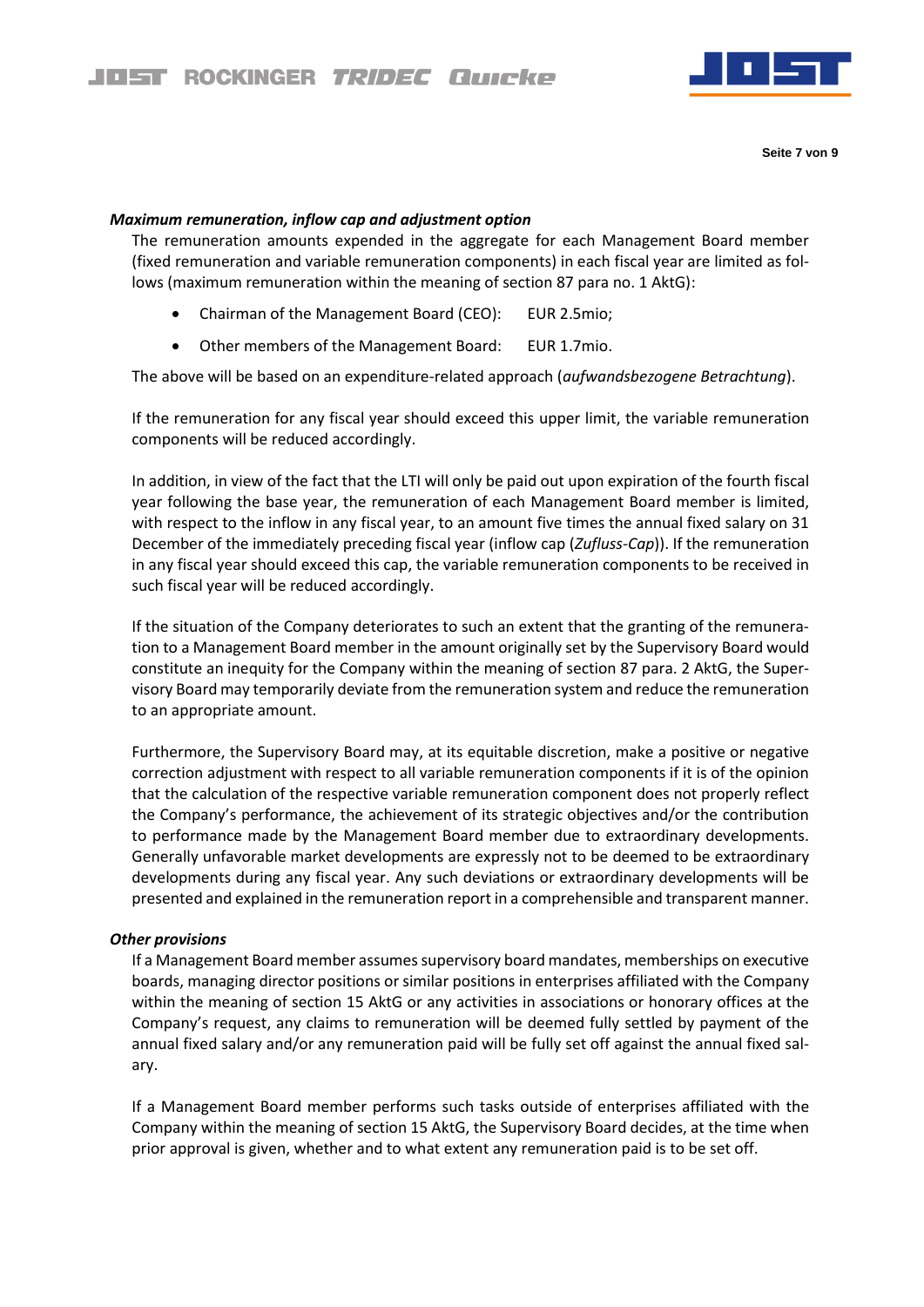

**Seite 8 von 9**

*Arrangements in the case of contract commencement and contract termination during a fiscal year* If a service contract of a Management Board member commences or ends during a fiscal year, all remuneration components are granted on a *pro rata* basis with respect to the period of service completed in that fiscal year. Even if the Management Board service contract ends, the provisions on payment dates and calculations contained therein remain in force with respect to any remuneration components that are still outstanding at such time.

In deviation from the above, all stock awards (including any re-investments attributable to stock awards) are forfeited which have been granted, or would have been granted, for the last 12 months prior to the date on which the Management Board service contract effectively ends prematurely because

- the Management Board member has terminated the service contract or requested a premature cancellation in the absence of good cause for which the Company is responsible (section 626 of the German Civil Code (BGB)), or
- the Management Board service contract is terminated for good cause for which the Management Board member is responsible (section 626 of the German Civil Code (BGB)).

In the case of a termination during a fiscal year, any stock awards which have been allocated for the penultimate base year are forfeited on a *pro rata* basis to the extent that the Management Board service contract terminates prior to the end of that fiscal year. Any other cases of a premature termination of a Management Board service contract do not result in forfeiture. In the event of the death of a Management Board member, all stock awards become due immediately and are paid out within 30 days.

The Supervisory Board may provide in Management Board service contracts that in particular in the following cases variable remuneration components may be retained or reclaimed in full or in part:

- in the case of any willful or grossly negligent violation of statutory duties or any violation of internal guidelines of the Company (compliance claw-back);
- in cases where any variable remuneration components that are linked to the achievement of certain targets were improperly paid out on the basis of incorrect data (performance claw-back).

In the event of a premature termination of a service contract without good cause, payments, if any, to be made to a Management Board member including additional benefits are limited to a maximum of two annual remuneration amounts (severance cap) and may, in the aggregate, not exceed the remuneration payable for the remaining term of the Management Board service contract. The severance cap is to be calculated on the basis of the total remuneration of the previous fiscal year.

No commitments are made in the event of a premature termination of the services on the Management Board due to a change of control.

The Supervisory Board may conclude a post-contractual non-compete agreement with any Management Board member. In such a case the severance pay is to be set off against the compensation for non-competition.